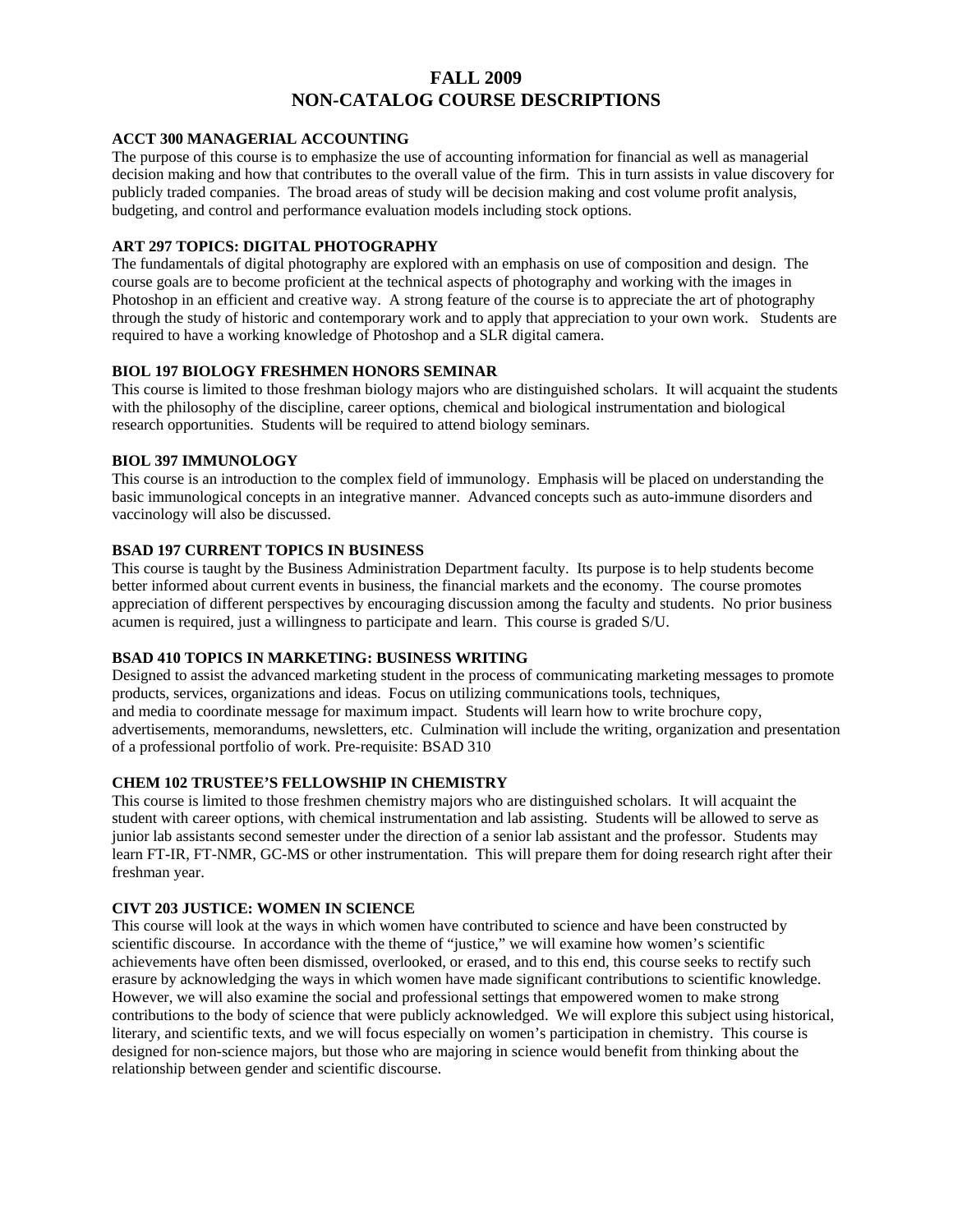## **CIVT 204 FREEDOM: ON CHRISTIAN LIBERTY**

This course looks at theological, social and political concepts of freedom in the age of the Protestant Reformation. We will begin by looking at Luther's idea of Christian liberty in the context of late medieval and early modern notions of both the freedom of the will and political and social liberties. Then we will turn to the popular reception of Luther's ideas and their relationship to ideals of liberty among other reformers, including the so-called radicals of the Reformation. Finally, we will discuss questions of freedom of conscience and religious toleration in Europe's confessional age.

## **CLAS 101 INTRO TO BIBLICAL HEBREW I**

This course introduces the student to the basic vocabulary, grammar and construction of biblical Hebrew. The emphasis will be on learning to read and translate the biblical text. Cross listed with RELI 101.

# **CLAS 115 CLASSICAL MYTHOLOGY**

The course is a survey of the mythology of ancient Greece and Rome through primary texts, including epic, tragedy, and history. We will examine conception of the gods, depictions of the relationship between mortals and immortals and the boundaries that define them, heroism, gender, and the historical and cultural contexts from which this mythology emerged. The works to be read will span from the archaic period in Greece to the Golden Age of Rome.

### **EDUC 197A TOPICS: TECHNOLOGY INTEGRATION—SMART BOARD: CLASSROOM APPLICATIONS AND IMPLICATIONS**

This course is designed to introduce students to the SMART interactive whiteboard and cover the basics of Notebook software. Students will learn to orient the SMART Board and use the Notebook software tools. Students will create a SMART interactive whiteboard classroom application.

#### **EDUC 197B TOPICS: TECHNOLOGY INTEGRATION—SOCIAL NETWORKING: CLASSROOM APPLICATIONS AND IMPLICATIONS**

This course is designed to introduce students to a variety of new and emerging technologies used in today's online environment. It covers various social networking platforms and considers how to best integrate them into the classroom. Students will create a social networking classroom application.

### **ENGL 397A PEOPLE OF THE FIRE: THE JEWISH NOVEL**

This course examines the importance of story by studying the novels of Elie Wiesel and Chaim Potok. Beginning with his first memoir Night, the driving themes of Wiesel's novels are Judaism, the Holocaust, and moral responsibility. Wiesel received the Nobel Peace Prize in 1986. We will examine the Night trilogy (1958), The Town Beyond the Wall (1964), The Oath (1973), Twilight (1988), The Forgotten (1992), A Mad Desire to Dance (2006). Chaim Potok—philosopher, theologian, novelist—enters the American literary scene with The Chosen (1967), My Name is Asher Lev (1972), The Book of Lights (1981), and The Gift of Asher Lev (1990). Potok died in 2002. Cross listed with RELI 397.

#### **ENGL 397B CONTEMPORARY DRAMATIC LITERATURE \*\*See THEA 397**

### **EXSC 325 KINESIOLOGY/BIOMECHANICS**

This course will focus on the anatomical basis of human motion along with the external forces that create and sustain such movement. Skeletal, neural, and muscular systems will be reviewed and systematic approaches to analyzing motor skill activities and exercise programs will be examined.

## **EXSC 397 TOPICS: STRENGTH AND CONDITIONING CERTIFICATION PREP**

This course is designed to provide a comprehensive overview of strength and conditioning. Emphasis is placed on the exercise sciences (including anatomy, exercise physiology, and biomechanics) and nutrition, exercise technique, program design, organization and administration, and testing and evaluation. Additionally, this course is designed to prepare students for the nationally accredited Certified Strength and Conditioning Specialist (CSCS) certification exam. NOTE: Open to Juniors and Seniors.

### **HIST 297 TOPICS: SILVER, SLAVES, AND IMPERIALSIM IN COLONIAL LATIN AMERICA**

From the late fifteenth to the early nineteenth centuries, Spain and Portugal ruled Latin America. This course examines the imposition of imperial rule through conquistadors and Catholic missionaries. We also explore the dynamics of colonialism including family life, sugar plantations, and indigenous communities. Finally, we will seek to explain the violent and destructive process that brought imperial rule to an abrupt end.